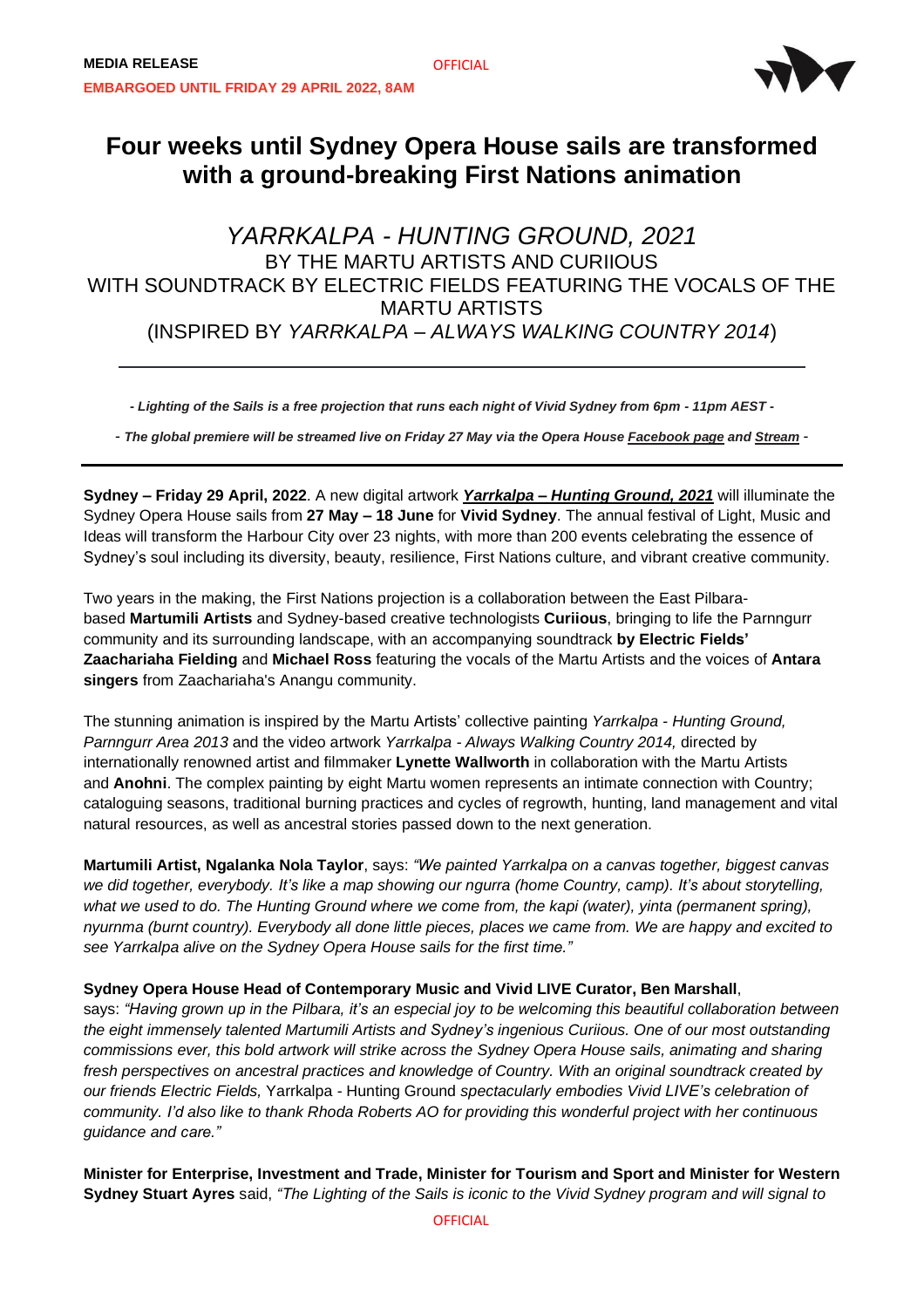### **MEDIA RELEASE**

#### **OFFICIAL**

#### **EMBARGOED UNTIL FRIDAY 29 APRIL 2022, 8AM**



the world that the Harbour City is open and reinforce our position as the events capital of the Asia Pacific. *We're so proud to share this incredible digital artwork which celebrates our First Nations communities and* showcases incredible Australian talent to millions around the world. The Opera House sails are lit up each night of Vivid Sydney and I encourage everyone to come down to Circular Quay and enjoy this phenomenal *artwork, enjoy the Light Walk and immerse yourself in the Vivid Sydney program."*

The bold animation created by Sydney's Curiious utilises a range of techniques to create a seamless connection between the tactile painting and the digital artwork, bringing to life the vibrancy, energy, language and rich storytelling of the Martu.

**Creative Director & Lead Animator, Curiious, Frederic Simard** says: *""Bringing Yarrkalpa to life on the* Opera House sails is the ultimate tribute to the Martu Artists. The Sydney Opera House sails have allowed us to enliven the narrative hidden within the painting, while offering a new perspective on their art for audiences to discover the deep connection the Martu have with Country. It is a humbling reminder that we all have an *essential role to play in preserving our ecosystems."*

**Electric Fields' Zaachariaha Fielding and Michael Ross** added: *"We created this composition inspired by* the story of the Yarrkalpa painting and the textural tempo of the animation by Curijous. Working with cyclic *repetition, we have taken moments of traditional songs and woven together a composition bringing material from both the Martu communities and Antara singers from Zaachariaha's Anangu community."*

**Blind and vision impaired visitors** and their companions are invited to listen to live audio visual description of the sails lighting, with sessions on Tuesday 14 and Wednesday 15 June at 6pm. [Registration](https://www.sydneyoperahouse.com/visit-us/tours-and-experiences/vivid-live-audio-described-2022.html) is free and [essential.](https://www.sydneyoperahouse.com/visit-us/tours-and-experiences/vivid-live-audio-described-2022.html) For more audio description videos of Vivid Lights, please go to the City of Sydney [website.](https://www.cityofsydney.nsw.gov.au/)

## **EVENT DETAILS**

## **WHAT:** *[Yarrkalpa](https://www.sydneyoperahouse.com/festivals/vivid-live/lighting-the-sails.html) - Hunting Ground*

**WHEN:** Lighting of the Sails runs every night of Vivid Sydney at 6pm - 11pm AEST from 27 May – 18 June **WHERE:** In-person at Circular Quay or online via the Opera House [Facebook](https://www.facebook.com/sydneyoperahouse/) page, [Stream,](https://stream.sydneyoperahouse.com/browse) [YouTube](https://www.youtube.com/sydneyoperahouse) and on the Opera [House's](http://www.sydneyoperahouse.com/festivals/vivid-live) Vivid LIVE website

**VIDEO:** <https://vimeo.com/553150375/8afd5fcc9d>

**IMAGES:** [https://www.dropbox.com/scl/fo/eav2vls5sl7xtaccqy9zm/h?dl=0&rlkey=s36kquz2qpnrm6hikwnki96q](https://www.dropbox.com/scl/fo/eav2vls5sl7xtaccqy9zm/h?dl=0&rlkey=s36kquz2qpnrm6hikwnki96q3) [3](https://www.dropbox.com/scl/fo/eav2vls5sl7xtaccqy9zm/h?dl=0&rlkey=s36kquz2qpnrm6hikwnki96q3)

For more information on Vivid Sydney including the full program, go to [www.vividsydney.com](http://www.vividsydney.com/) For more information on Vivid LIVE including the full program, go to [www.sydneyoperahouse.com/festivals/vivid-live](http://www.sydneyoperahouse.com/festivals/vivid-live)

**- ends -**

#### **[Curiious](https://curiious.com/)**

Curiious create ground breaking entertainment and education experiences. Whether it is large scale public events, stunning interactive films or immersive learning and engagement, we are driven to constantly improve communication through creativity & technology.

#### [Martumili](http://martumili.com.au/) Artists

Martumili Artists was established by Martu people living in the communities of Parnpajinya (Newman), Jigalong, Parnngurr, Punmu, Kunawarritji, Irrungadji and Warralong, and it draws on strong influences of Aboriginal art history. The artists and their families are the traditional custodians of vast stretches of the Great Sandy, Little Sandy and Gibson Deserts as well as the Karlamilyi (Rudall River) area. Most Martu people maintain an entirely independent, nomadic desert lifestyle until the 1950s and 1960s when they walked into settlements in response to a long and severe drought. Today, Martu people live in their own communities and regularly visit regional centres such as Newman and Port Hedland. Martumili Artists are based in the East Pilbara Arts centre in Newman, with artists working in the 6 other remote East Pilbara communities.

#### Vivid [LIVE](http://www.sydneyoperahouse.com/festivals/vivid-live)

Vivid LIVE is the annual centrepiece of the Opera House's year-round Contemporary Music program, and features